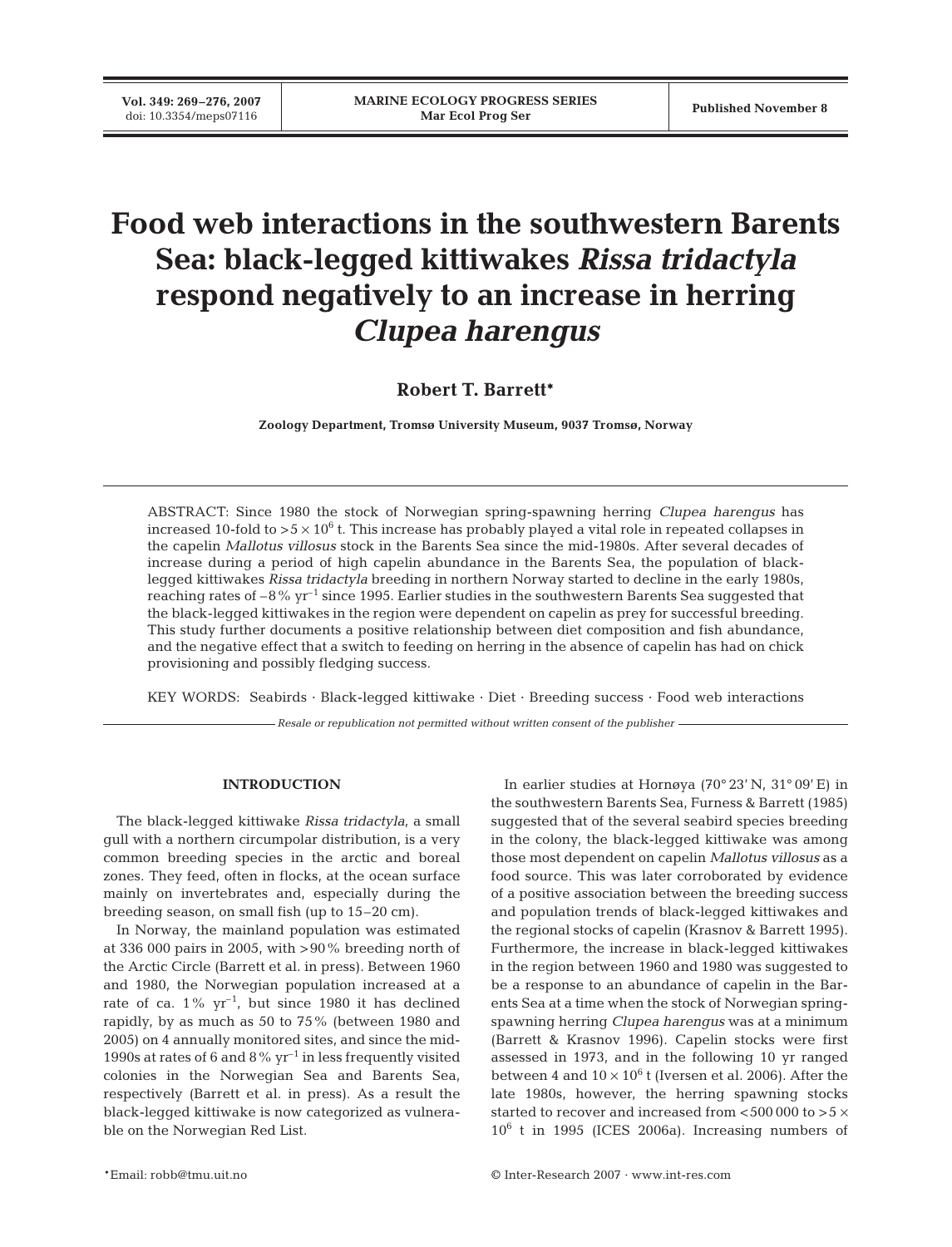young herring in the Barents Sea have, through their predation on capelin larvae, a negative effect on capelin recruitment and have probably played a vital role in the stock collapses of capelin during 1985 to 1989 and 1993 to 1998 (Fig. 1; Hjermann et al. 2004). In this context, Barrett & Krasnov (1996) predicted that the black-legged kittiwake population would experience decreased breeding success associated with reduced levels of capelin in the diet. Since this forecast, the herring stock has remained high (5 to 8.5  $\times$  $10<sup>6</sup>$  t) with periodic high recruitment levels, while the capelin built up to a low peak in 2000 only to collapse again in 2003 to 2005 (Fig. 1; Iversen et al. 2006). Concurrently, the population of black-legged kittiwakes on Hornøya has declined at a rate of  $2\%$  yr<sup>-1</sup>, from 19 000 pairs in 1983 to 11 500–12 000 pairs in 2006 (Krasnov et al. 2007). This study explores the diet and breeding success of black-legged kittiwakes on Hornøya during this period of greatly varying capelin and juvenile herring stocks and Barrett & Krasnov's (1996) prediction of a reduction in breeding success as a result of low capelin abundance.

## **MATERIALS AND METHODS**

**Diet analysis.** Since 1980, black-legged kittiwakes on Hornøya have been the subject of a variety of studies that have involved the capture of both adults and offspring during the chick-rearing period. Because both age groups often spontaneously regurgitate the contents of their proventriculus when handled, food was sampled by collecting these regurgitations whenever the opportunity arose. Each regurgitation was collected in a plastic bag, labelled and stored in a deep freezer. Because few samples were collected between



Fig. 1. *Mallotus villosus* and *Clupea harengus*. Estimated stock sizes of capelin and herring (2 indices: number of Igroup fish and number of 0-group fish measured in the previous year) from 1980 to 2005 in the Barents Sea. Data are from ICES (2006a,b)

1982 and 1989, samples collected at Syltefjord (70° 35' N, 30° 17' E) in 1985, a colony 40 km northwest of Hornøya, were used. Syltefjord is well within the normal foraging range of breeding black-legged kittiwakes (50 to 100 km) and it is assumed that the birds there fed on the same food base as those on Hornøya.

On return to the laboratory, each sample was thawed, weighed to the nearest 0.1 g and teased apart under water in a petri dish. All items were identified to the lowest possible taxon using a binocular microscope and the mass of each taxon in each regurgitation was recorded. Whole or partly digested fish were identified from gross morphological characteristics. More digested fish were identified from sagittal otoliths and/or the presence of scales or pro-otic bullae (especially characteristic for herring). Otoliths were often extracted from the undigested skulls of fish or found floating free in the sample. In the last 2 yr of the study (2005 and 2006), the samples were first treated as above and then further digested in a saturated solution of biological washing powder (Biotex) in an oven at 50°C for at least 24 h after which any additional otoliths were collected. Otolith lengths were measured using a calibrated eye-piece graticule in a binocular microscope and were used to determine fish length using published equations for fish from the southern Barents Sea (Table 1). Because the regurgitations were not fully digested, there were no signs of wear to the otoliths, thus eliminating an important source of error when calculating fish lengths (Jobling & Breiby 1986).

The mean overall diet composition (% mass) for a given season was calculated using Swanson et al's (1974) aggregated percentage method within 5 d periods, with each period being weighted equally. Results are presented only if at least three 5 d periods during the main chick rearing period (i.e. after the first chicks were seen in the colony) were sampled. The percent frequency of occurrence of each taxon in the samples was also calculated.

**Fledging success.** Being one of the most food sensitive indicators of black-legged kittiwakes (Gill et al. 2002), percent fledging success (defined as brood size/clutch size  $\times$  100) was estimated from counts of eggs in nests (clutch size) made on the day (or very soon after) the first chicks were seen. Later in the season, counts of large (i.e. 20 d or older) chicks (brood size) from a large sample of nests on the day or soon after the first of the year's chicks was seen flying. Choosing fledging success as opposed to overall breeding success (i.e. the number of chicks fledged per nest occupied at the beginning of the season) reduces the response time window to the chick rearing period and, although in this study not definitive, enables yearto-year comparisons to be made.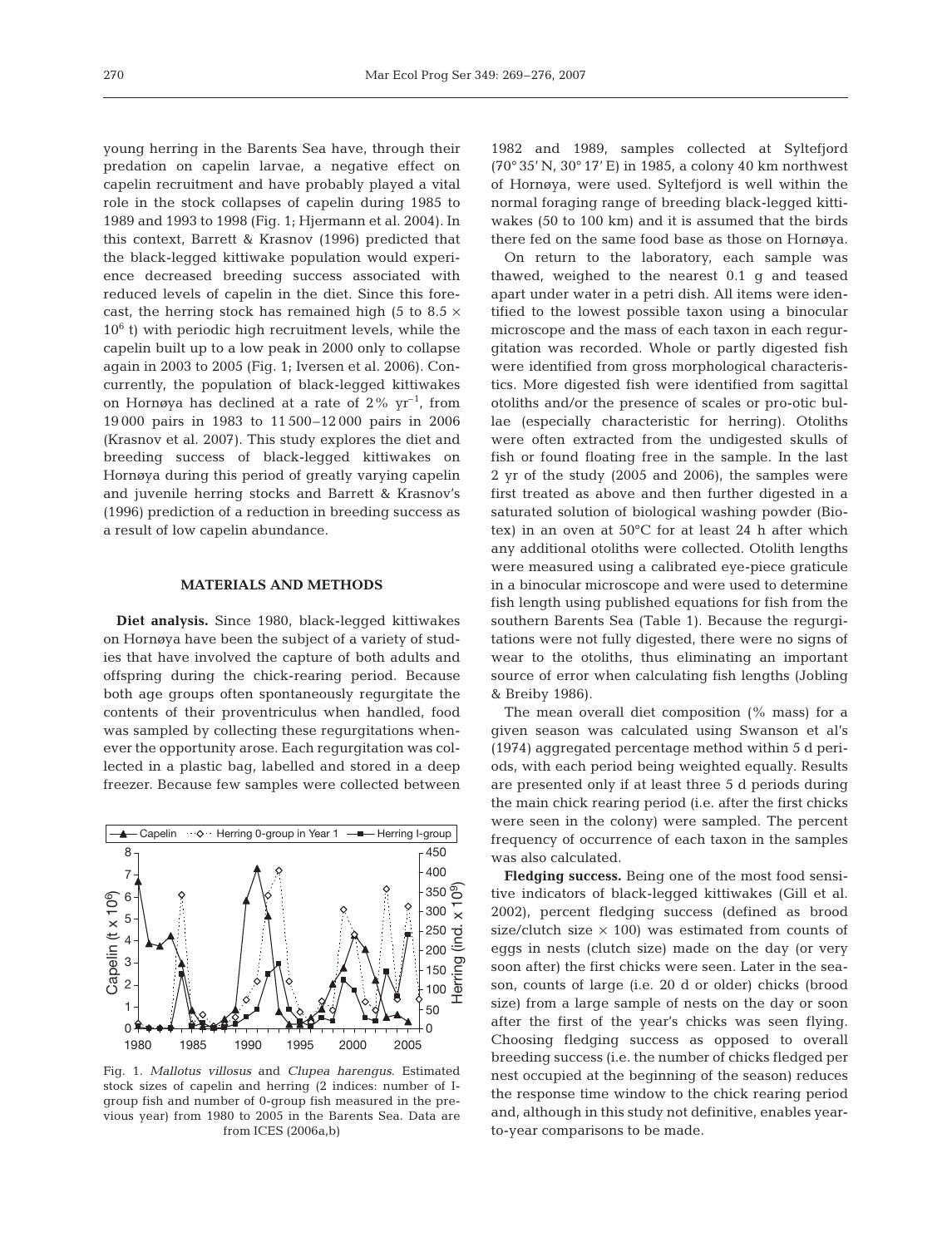| <b>Species</b>                                                                             | Size range (mm)                        | Equation                                                           | <b>Source</b>                                                                |  |  |  |  |  |  |
|--------------------------------------------------------------------------------------------|----------------------------------------|--------------------------------------------------------------------|------------------------------------------------------------------------------|--|--|--|--|--|--|
| Capelin Mallotus villosus<br>Herring Clupea harengus<br>$G$ adids <sup>a</sup>             | $60 - 140$<br>$50 - 280$<br>$50 - 300$ | $FL = 48OL + 25.8$<br>$FL = 58.46OL - 8.5$<br>$FL = 22.9OL - 1.68$ | Barrett & Furness (1990)<br>Jobling & Breiby (1986)<br>Barrett et al. (1990) |  |  |  |  |  |  |
| <sup>a</sup> Atlantic cod <i>Gadus morhua</i> and saithe <i>Pollachius virens</i> combined |                                        |                                                                    |                                                                              |  |  |  |  |  |  |

Table 1. *Mallotus villosus*, *Clupea harengus* and gadids. Linear relationships between otolith length (OL) and fish length (FL) (both in mm) from fish caught in the southern Barents Sea

**Food abundance.** In the absence of independent data on the abundance of the main prey fish within the normal foraging range of black-legged kittiwakes at Hornøya, fish stock data covering the entire Barents Sea were taken from ICES working group reports. Although not an accurate measure, these data are the only ones available and serve as a relative index of food availability for breeding black-legged kittiwakes. The capelin stock assessment is based on joint Russian–Norwegian autumn surveys covering as much of the total stock as possible and is given in tonnes  $\times 10^6$ (ICES 2006b). Assessments of the youngest age groups of herring that move into the southern Barents Sea to mature were made using the ICES SeaStar VPA (Virtual Population Analysis) model (ICES 2006a). Because black-legged kittiwakes on Hornøya took mainly Igroup (in their 2nd calendar year) herring (see

'Results'), 2 complementary indices of herring abundance were used in this study: that of I-group herring in the concurrent year and that of 0-group herring (in their 1st calendar year) measured in the preceding year (Year 1). The results of ICES' herring assessments are given in number of individuals  $\times 10^9$ .

All statistical tests were run using Minitab® (version 14 for Windows 2003). Percentage values (e.g. fledging success, food composition) were arcsine transformed before regression tests were run.

#### **RESULTS**

**Diet.** In 21 of the 22 seasons for which data are available for masses of prey landings, capelin and/or herring comprised  $\leq 70\%$  of the diet by mass (Table 2,

Table 2. *Rissa tridactyla*. Composition of black-legged kittiwake adult and chick regurgitations in 1980, 1981, 1983 and 1989 to 2006 at Hornøya and 1985 at Syltefjord, northern Norway. N = sample size, Other = various identified taxa, Unid. = unidentified taxa, nd = no data

| Year | Sample                                              |     | - % mass (aggregated) — |              |              |                |                   |              |                  | $%$ frequency of occurrence $-$ |                      |              |                   |          |                |
|------|-----------------------------------------------------|-----|-------------------------|--------------|--------------|----------------|-------------------|--------------|------------------|---------------------------------|----------------------|--------------|-------------------|----------|----------------|
|      | period<br>(d/m <sub>0</sub> )                       | N   | Herring                 | Capelin      | eel          | Sand Gadid     | Other Unid.       |              | Total<br>mass(g) |                                 | Herring Capelin Sand | eel          | Gadid Other Unid. |          |                |
| 1980 | $12/6 - 8/7$                                        | 30  | $\mathbf{0}$            | 79.5         | $\mathbf{0}$ | $\overline{0}$ | $20.5^{\rm a}$    | $\Omega$     | 670.7            | $\Omega$                        | 96.7                 | $\Omega$     | $\overline{0}$    | 23.3     | $\Omega$       |
| 1981 | $30/6 - 31/7$                                       | 30  | $\Omega$                | 42.2         | 10.1         | $\Omega$       | 45.9 <sup>a</sup> | 1.8          | 524.1            | $\Omega$                        | 63.3                 | 20.0         | $\Omega$          | 60.0     | 6.7            |
| 1983 | $29/6 - 19/7$                                       | 72  | nd                      | nd           | nd           | nd             | nd                | nd           | nd               | $\Omega$                        | 93.0                 | 3.0          | $\Omega$          | 4.0      | $\Omega$       |
| 1985 | $25/6 - 21/7$                                       | 24  | 47.2                    | 41.0         | 6.2          | $\overline{0}$ | $\Omega$          | 5.6          | 688.5            | 29.2                            | 58.3                 | 8.3          | $\Omega$          | $\Omega$ | 8.3            |
| 1989 | $18/6 - 12/7$                                       | 30  | $\mathbf{0}$            | 77.3         | $\mathbf{0}$ | $\overline{0}$ | $22.7^{\rm a}$    | $\Omega$     | 735.6            | $\Omega$                        | 86.7                 | $\Omega$     | $\mathbf{0}$      | 26.7     | $\Omega$       |
| 1990 | $26/6 - 25/7$                                       | 63  | 34.7                    | 54.2         | 3.8          | $\overline{0}$ | 5.5               | 1.9          | 1176.5           | 41.3                            | 50.8                 | 7.9          | $\Omega$          | 9.5      | 1.6            |
| 1991 | $1/6 - 17/7$                                        | 34  | 38.3                    | 61.7         | $\mathbf{0}$ | $\overline{0}$ | $\Omega$          | $\Omega$     | 813.0            | 20.6                            | 82.4                 | $\Omega$     | $\Omega$          | $\Omega$ | $\Omega$       |
| 1992 | $21/5 - 16/7$                                       | 90  | 25.3                    | 67.6         | 5.6          | $\overline{0}$ | 0.7               | 0.8          | 1471.5           | 37.8                            | 66.7                 | 4.4          | $\Omega$          | 1.1      | 2.2            |
| 1993 | $3/7 - 28/7$                                        | 80  | 90.2                    | 6.8          | $\mathbf{0}$ | $\overline{0}$ | 1.6               | 1.3          | 736.5            | 90.0                            | 10.0                 | $\Omega$     | $\Omega$          | 1.3      | 1.3            |
| 1994 | $8/7 - 3/8$                                         | 81  | 89.3                    | 1.1          | 0.1          | 7.1            | $\Omega$          | 2.4          | 1195.8           | 87.7                            | 2.5                  | 1.2          | 16.0              | $\Omega$ | 3.7            |
| 1995 | $25/6 - 27/7$                                       | 103 | 75.9                    | 14.3         | 0.4          | 0.1            | 9.2 <sup>a</sup>  | $\Omega$     | 1704.0           | 78.6                            | 21.4                 | 1.9          | 1.0               | 9.7      | $\Omega$       |
| 1996 | $1/7 - 30/7$                                        | 53  | 7.8                     | 63.6         | 0.1          | 1.6            | 7.1 <sup>a</sup>  | 20           | 1282.5           | 11.3                            | 73.6                 | 1.9          | 7.5               | 26.4     | 7.5            |
| 1997 | $16/6 - 17/7$                                       | 65  | 2.6                     | 84.7         | 2.5          | 8              | 2.1               | $\Omega$     | 1013.0           | 6.2                             | 90.8                 | 6.2          | 6.2               | 6.2      | $\Omega$       |
| 1998 | $1/6 - 9/7$                                         | 84  | 2.8                     | 81.5         | $\mathbf{0}$ | 0.3            | $12.2^{\rm a}$    | 3.1          | 1546.0           | 2.4                             | 89.3                 | $\Omega$     | 1.2               | 20.2     | 2.4            |
| 1999 | $6/6 - 14/7$                                        | 81  | 30.6                    | 65.8         | 0.4          | 3.2            | $\mathbf{0}$      | $\mathbf{0}$ | 1286.0           | 28.4                            | 76.5                 | 1.2          | 6.2               | 1.2      | $\overline{0}$ |
| 2000 | $5/6 - 20/7$                                        | 76  | 36.4                    | 40.9         | 3.7          | 15             | 3                 | 1.3          | 1157.0           | 46.1                            | 53.9                 | 3.9          | 5.3               | 6.6      | 1.3            |
| 2001 | $9/6 - 9/7$                                         | 36  | 24.5                    | 75.5         | $\Omega$     | $\Omega$       | $\theta$          | $\Omega$     | 647.0            | 19.4                            | 86.1                 | $\Omega$     | $\Omega$          | $\Omega$ | $\Omega$       |
| 2002 | $2/6 - 29/6$                                        | 66  | 0.6                     | 93.5         | $\mathbf{0}$ | $\overline{0}$ | 5.9 <sup>b</sup>  | $\mathbf{0}$ | 929.0            | 1.5                             | 84.8                 | $\mathbf{0}$ | $\Omega$          | 15.2     | $\Omega$       |
| 2003 | $6/7 - 15/7$                                        | 16  | 66.9                    | 21.2         | $\Omega$     | 5.0            | 6.3 <sup>b</sup>  | 0.7          | 119.0            | 68.8                            | 25.0                 | $\Omega$     | 12.5              | 6.3      | 6.3            |
| 2004 | $22/6 - 12.7$                                       | 44  | 50.8                    | 37.8         | 1.4          | 9.0            | 0.3               | 0.7          | 935.0            | 65.9                            | 22.7                 | 4.5          | 18.2              | 2.3      | 2.3            |
| 2005 | $24/6 - 19/7$                                       | 79  | 67.7                    | 29.2         | 0.7          | 0.5            | 0.6               | 1.3          | 793.7            | 75.9                            | 20.3                 | 2.5          | 1.3               | 1.3      | 1.3            |
| 2006 | $23/6 - 21/7$                                       | 48  | 89.8                    | $\mathbf{0}$ | $\mathbf{0}$ | 9.6            | 0.6               | $\mathbf{0}$ | 472.1            | 87.5                            | $\overline{0}$       | $\mathbf{0}$ | 15                | 4.2      | $\Omega$       |
|      | <sup>a</sup> Mostly euphausiids, <sup>b</sup> offal |     |                         |              |              |                |                   |              |                  |                                 |                      |              |                   |          |                |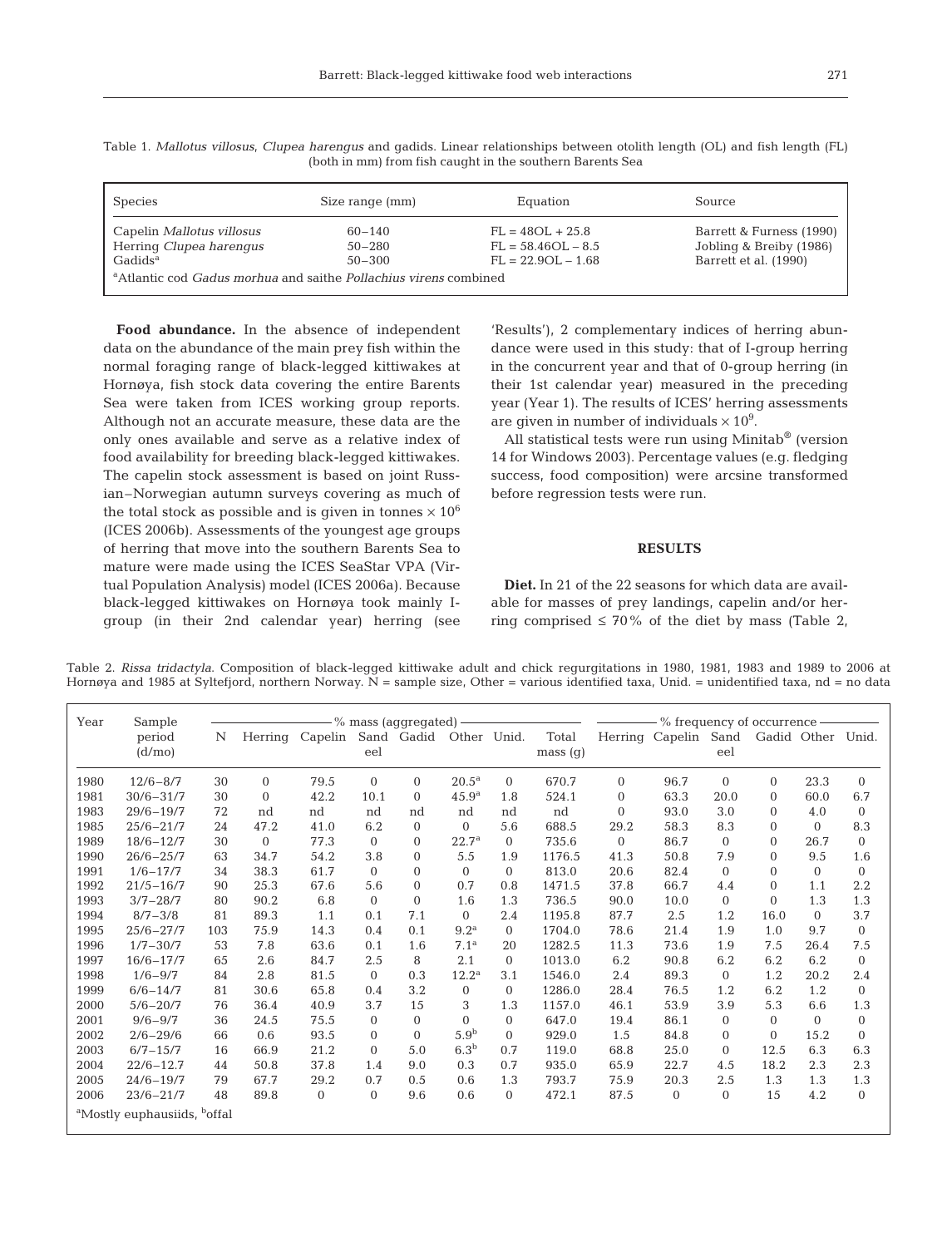Fig. 2). The only exception was 1981 when euphausiids made up 46% of the total diet by mass. Capelin was the most common food item and comprised ≤50% of the diet by mass in 11 seasons, whereas herring dominated in 7 seasons (1993 to 1995 and 2003 to 2006). In terms of frequency of occurrence, capelin was again very common, with the species occurring in >50% of the samples in 15 seasons, while herring was equally common in 6 seasons only (1993 to 1995 and 2003 to 2006; Table 2).

**Size of fish.** The lengths of 74 herring, 460 capelin and 179 gadids were calculated from measurements of otoliths. Most of the herring taken were 90 to 160 mm long (Fig. 2). Although the distribution pattern suggests 3 year classes of herring, the 2 peaks at 90 to 100 and 140 mm fall within the length ranges of 0- and Igroup herring caught in the Barents Sea in autumn (Johansen 2003). The capelin were mainly 110 to 160 mm long and, thus, 2 or more years old (Gjøsæter 1998). The gadids were either Atlantic cod *Gadus morhua* or saithe *Pollachius virens* and their main length distribution was 30 to 60 mm, i.e. 0-group fish (Barrett et al. 1990).

**Diet versus fish abundance.** Plots of diet composition expressed both as percent mass and as percent frequency of occurrence against the independent estimates of fish abundance showed clear positive relationships (Fig. 3). Using logarithmic regressions, the ICES estimates of the total stocks of capelin and both indices of I-group herring explained 20 to 40% of the variability in the amount of capelin and herring, respectively, in the chick diet in a given year.

**Regurgitation mass.** The overall mean mass of adult regurgitations was 22.4 g (SE =  $0.6$ , n =  $545$ ) and of chick regurgitations was 11.0 g (SE =  $0.4$ , n = 492). Although the mean masses of regurgitations from adults and chicks varied greatly from year to year, both dropped by  $30\%$  (from  $27.5$  to  $19$  g) and ca.  $55\%$  (from 17.5 to 7.5 g), respectively, between 1980 and 2006



Fig. 2. *Clupea harengus*, *Mallotus villosus* and gadids. Length frequency distribution of 74 herring, 460 capelin and 179 gadids fed to black-legged kittiwake chicks at Hornøya, 1980 to 2006



Fig. 3. *Rissa tridactyla*, *Mallotus villosus* and *Clupea harengus*. Relationship between black-legged kittiwake chick diet composition (% by mass and % frequency of occurrence) and independent estimates of the abundance of capelin (total stock), 0-group herring (in Year 1) and I-group herring. Logarithmic regression curves are fitted to the data sets (solid line =  $%$  by mass, dotted line =  $%$  frequency of occurrence)

(Fig. 4). Adult regurgitations dominated by capelin or herring ( $>50\%$  by mass) weighed 23.1 g (SE = 0.7, n = 360) and 20.3 g ( $SE = 0.9$ , n = 161), respectively (Student's *t*-test:  $t = 2.4$ ,  $p = 0.015$ , while the equivalent chick regurgitations weighed 13.1 g ( $SE = 0.6$ ,  $n = 163$ ) and  $9.7$  g (SE =  $0.4$ , n =  $302$ ), respectively (Student's ttest:  $t = 4.7$ ,  $p < 0.001$ ). Regressions also showed how the size of the regurgitations decreased with both the amount of herring in the diet and the amount of herring in the sea with 6 of 8 possible correlations being significant (Table 3). There was an opposite but weaker tendency in relation to capelin (Table 3).

**Fledging success.** Although there was no long-term change in clutch size between 1980 and 2006  $(r = 0.01,$  $p = 1.0$ ,  $n = 23$ ), fledging success declined significantly between 1980 and 2006 (Fig. 5). Although exploratory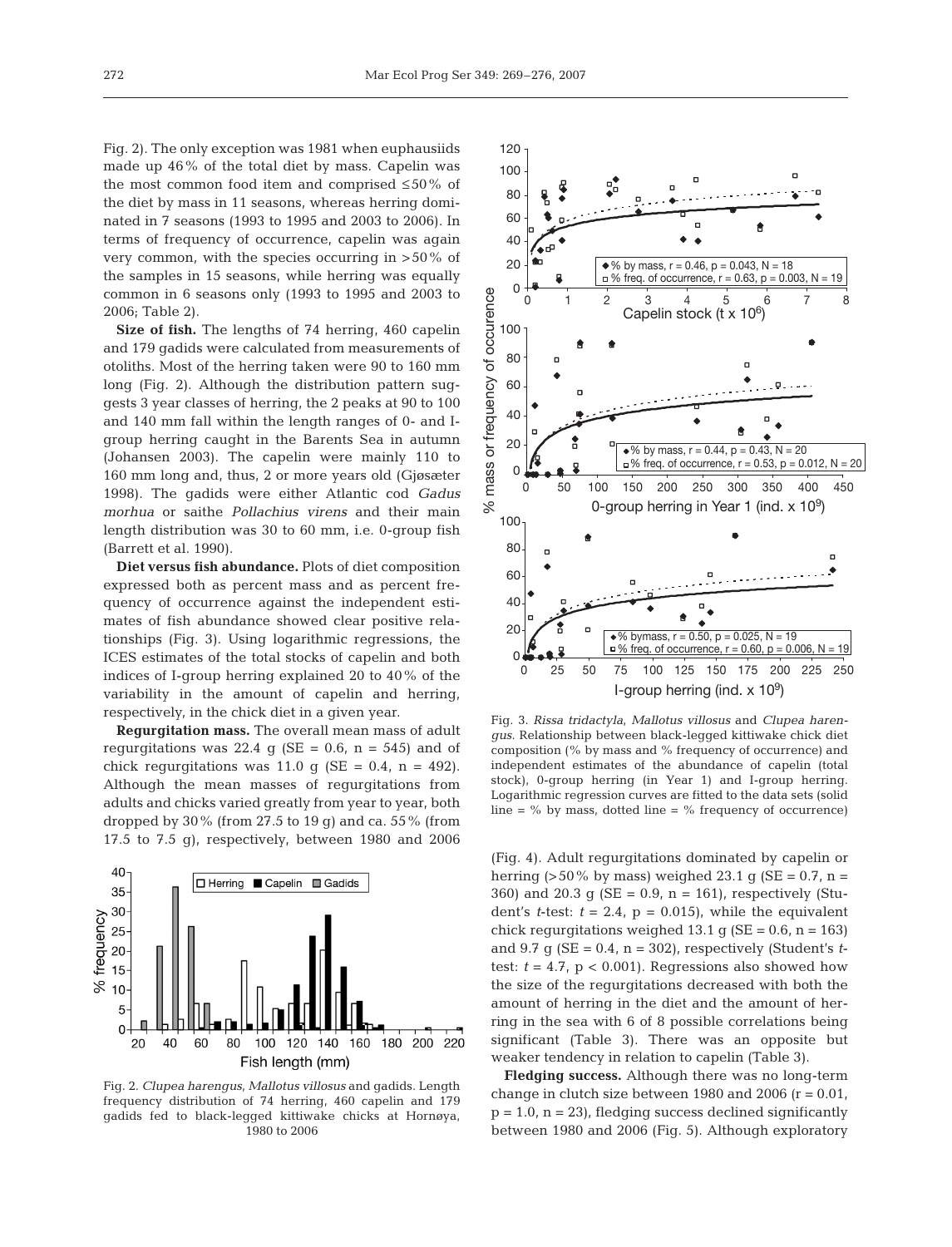

Fig. 4. *Rissa tridactyla*. Mean mass (±SE) of regurgitations from black-legged kittiwake adults and chicks during the main chick rearing period at Hornøya (1980, 1981 and 1989 to 2006) and Syltefjord (1985). (Equations for trend lines: adult = 740.0–0.360*y*, r = 0.59, p = 0.017; chick = 719.1–0.354*y*,  $r = 0.61$ ,  $p = 0.012$ 

analyses of fledging success in relation to either diet choice or fish abundance (capelin, 0-group in Year 1 and I-group herring) showed no significant relationships, there were tendencies towards positive relationships with respect to capelin and negative ones with respect to herring (Table 3). Although the trends were positive, there was no significant relationship between fledging success and either chick or adult regurgitation mass ( $r = 0.33$  and 0.28, respectively,  $p > 0.2$ ).

#### **DISCUSSION**

Black-legged kittiwakes are among the seabirds most vulnerable to changes in food availability because they are relatively small surface-feeders, have little 'spare' time in their activity budget and have a diet composed of relatively few species (Furness & Tasker 2000). As a result, their breeding success is variable and liable to



Fig. 5. *Rissa tridactyla*. Fledging success (% large chicks/eggs laid) of black-legged kittiwake chicks at Hornøya between 1980 and 2006. (Equation for trend line: fledging success =  $31.97 - 0.016y$ ,  $r = 0.53$ ,  $p = 0.010$ 

respond to the availability of prey within the normal foraging range (50 to 100 km) from the breeding colony. Black-legged kittiwakes are typically piscivorous and, in western Europe, feed on energy-rich fish such as sand eels *Ammodytes* spp., capelin, herring and sprat *Sprattus sprattus*, but they may also scavenge for discards and offal thrown from fishing boats (Heubeck 2004, this study). In some areas, e.g. the northwestern North Sea where a large part of the UK black-legged kittiwake population breeds, they feed predominately on one species, the lesser sand eel *A. marinus*, only during the chick-rearing period and seem constrained in their ability to switch to other species when sand eel availability is low and alternative prey appears readily available (Lewis et al. 2001). Similarly, black-legged kittiwakes in Newfoundland and Labrador, Canada, appear to be dependent on a single item, the capelin, and their breeding success is often poor at these colonies when capelin abundance is low (Carscadden et al. 2002).

Table 3. *Rissa tridactyla*. Linear correlations between mass of regurgitations and fledging success of black-legged kittiwake adults and chicks at Hornøya, northern Norway, and diet choice and independent estimates of stocks of capelin, 0-group herring (measured in the previous year) and I-group herring in the Barents Sea. Significant relationships are indicated by p values < 0.05 in **bold**

|                               | Requrgitation |       |       |             |     |       | Fledging success |    |       |  |  |
|-------------------------------|---------------|-------|-------|-------------|-----|-------|------------------|----|-------|--|--|
|                               |               | Adult | Chick |             |     |       |                  |    |       |  |  |
|                               | $\mathbf r$   | n     | p     | $\mathbf r$ | n   | p     | r                | n  | p     |  |  |
| <b>Diet</b>                   |               |       |       |             |     |       |                  |    |       |  |  |
| Capelin % freq. of occurrence | 0.23          | 16    | 0.360 | 0.53        | 15  | 0.035 | 0.35             | 20 | 0.118 |  |  |
| $%$ mass                      | 0.04          | 16    | 0.867 | 0.52        | 1.5 | 0.037 | 0.21             | 19 | 0.352 |  |  |
| Herring % freq. of occurrence | $-0.19$       | 16    | 0.467 | $-0.63$     | 15  | 0.008 | $-0.23$          | 19 | 0.320 |  |  |
| $%$ mass                      | $-0.22$       | 16    | 0.788 | $-0.62$     | 15  | 0.010 | $-0.22$          | 19 | 0.356 |  |  |
| Abundance                     |               |       |       |             |     |       |                  |    |       |  |  |
| Capelin                       | 0.25          | 14    | 0.361 | 0.28        | 14  | 0.300 | $-0.39$          | 21 | 0.066 |  |  |
| Herring 0-group (in Year 1)   | $-0.48$       | 16    | 0.049 | $-0.67$     | 15  | 0.005 | $-0.10$          | 22 | 0.646 |  |  |
| I-group                       | $-0.55$       | 15    | 0.026 | $-0.73$     | 14  | 0.002 | $-0.11$          | 21 | 0.612 |  |  |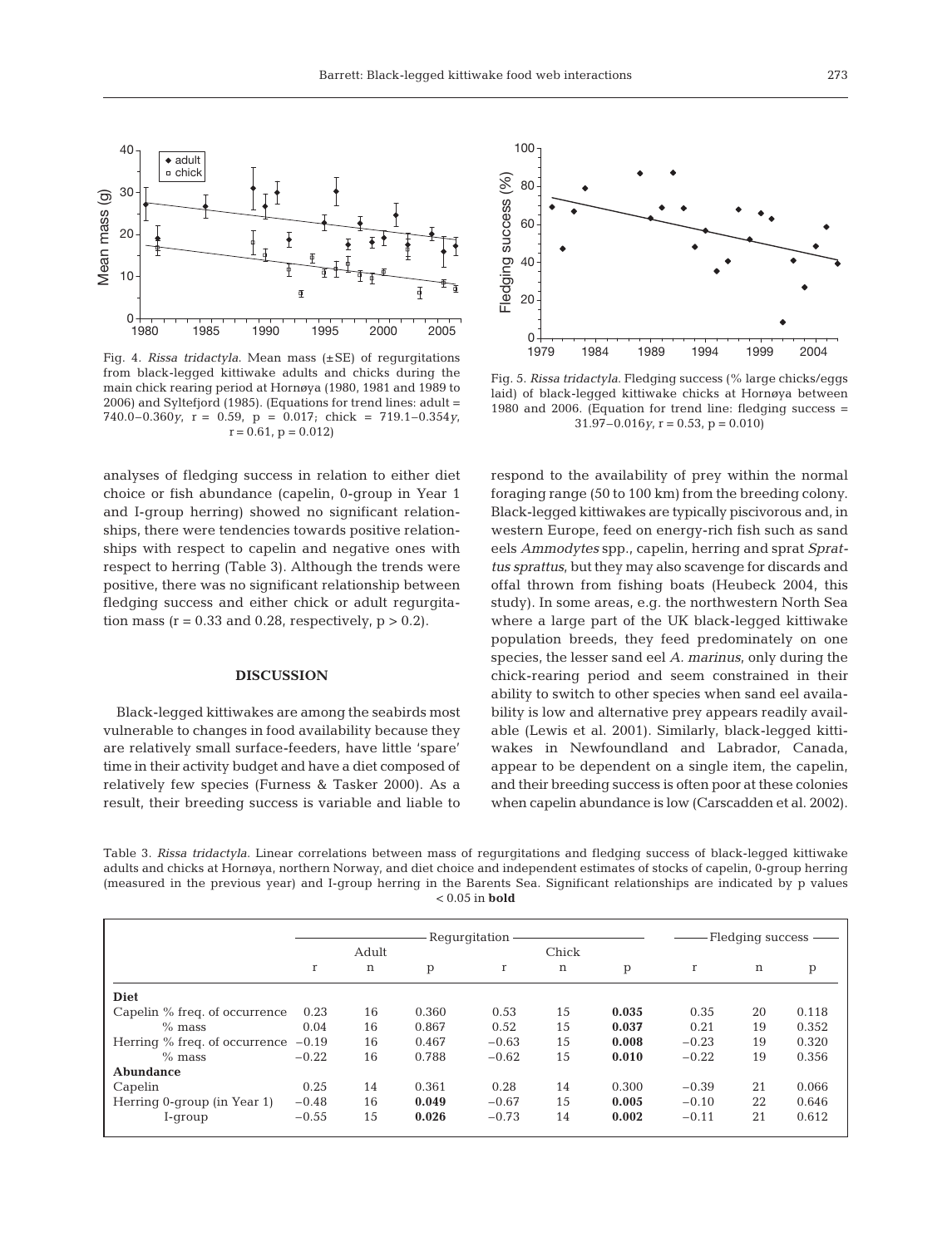At Hornøya, the diet is predominantly capelin and/or I-group herring and the adults readily switch between the 2 species. The amount taken of either prey is, however, only significant when the prey abundance is high. For example, capelin stocks need to be at a minimum of  $1 \times 10^6$  t before capelin dominates the diet (Fig. 3). Similarly, the amount of herring in the diet does not become significant until numbers of I-group herring reach a threshold of 25 to  $50 \times 10^9$  individuals. Such a threshold relationship has previously been found between the northern gannet *Morus bassanus* and the commercial harvest of squid off Newfoundland and may be a result of the difference in spatial scales at which the avian predators and fisheries scientists sample the fish stocks (Montevecchi & Myers 1995). For black-legged kittiwakes, the foraging range of breeding birds is up to ca. 100 km of a colony, while capelin surveys generally cover much larger areas. In Norway, the latter entails the entire Barents Sea where, in summer, much of the capelin stock feeds in the northern waters beyond the mainland-breeding kittiwakes' foraging range. It is, thus, probable that the threshold effect seen in this study may also be a sampling artefact showing that fish stock data are not necessarily a good index of food availability at a given colony.

The youngest age groups of herring in the Barents Sea have, however, a more coastal distribution than capelin, thus increasing the chances of a larger spatial overlap between foraging kittiwakes and fisheries surveys (Loeng 1989); although there are again considerable annual variations in the herring distribution. For example, in 2003 the large numbers of young herring (Fig. 1) were distributed far southwest of the North Cape, whereas in 2005, another year with many herring, they were spread along the entire coast of Finnmark including the waters off Hornøya (Norwegian Institute of Marine Research unpubl. cruise reports). Access to capelin in 2003 was also very limited due to a springtime spawning migration much farther west than normal, resulting in a 2 to 3 wk abandonment of Hornøya during the early laying period, a late breeding season and very low breeding success (Fig. 5; Barrett et al. 2004).

Both capelin and I-group herring of the sizes taken by kittiwakes (80 to 160 mm) are rich in lipids, protein and energy  $(>6 \text{ kJ g}^{-1}$  wet mass; Furness & Barrett 1985, Hislop et al. 1991, R. T. Barrett unpubl.) such that, on the outset, the choice of one or the other would not be expected to have a detrimental effect on breeding success. The results of this study suggest otherwise and that although both species were periodically abundant, a diet of herring resulted in lower regurgitation masses. Lower meal sizes may, of course, be compensated for by higher feeding rates, a variable that strongly affects black-legged kittiwake productivity (Jodice et al. 2006b). The tendency towards a lower breeding success on Hornøya with diets of herring rather than capelin nevertheless suggests that the former were more difficult to access.

One possible explanation is that differences in schooling behaviour make capelin easier to catch than herring. For example, attacks by predatory fish often bring prey fish to the surface, but young herring form very dense ball-like shoals providing protection, while capelin disperse and, therefore, have a weaker avoidance reaction (T. Pedersen pers. comm.).

It may be argued that herring is easier to digest than capelin, resulting in lighter regurgitations. This is, however, unlikely, not only because both species have a high energy density and, thus, are easily assimilated (Hilton et al. 2000a), but also because *in vitro* experiments have shown that capelin was much easier to digest than another clupeid, the sprat (Hilton et al. 1998). However, even if herring was easier to digest, Hilton et al. (2000b) presented a model predicting that rapid digestion is favoured when energy costs of foraging are high, while slow digestion is preferable when costs are low. Thus, regurgitations of herring being lighter than those of capelin suggest that either herring was more difficult to access and/or the herring was rapidly digested because energy costs of accessing it were higher than when catching capelin. Either case supports earlier suggestions that capelin is the preferred prey.

One should note, however, that these results do not take into account the years when chicks or adults were reluctant to, or could not, regurgitate food. Although the proportions of birds handled that actually regurgitated is unknown, very few samples were collected from many birds handled in 2001 and 2003 (Table 2). This suggests that, although numbers of I-group herring were high in at least 2003 (Fig. 1), food was difficult to access during those years and resulted in the very low fledging successes (Fig. 5).

Although there were no clear effects of diet choice or abundance of fish on the fledging success, there was an overall decline in the latter after 1980 when herring spawning stocks increased and more juvenile herring appeared in the Barents Sea and capelin stocks were very low  $(< 1 \times 10^6$  t) in 13 years (Fig. 1). Furthermore, the tendencies toward a lower success when herring is present and a higher success when capelin is present (Table 3) again point to capelin as the preferred prey for black-legged kittiwakes.

The fact that increased herring abundance is probably acting negatively on black-legged kittiwakes at Hornøya is the reverse of the positive effect found at some colonies in Prince William Sound, Alaska, where an increased abundance of juvenile Pacific herring *Clupea pallasi* resulted in higher delivery rates, chick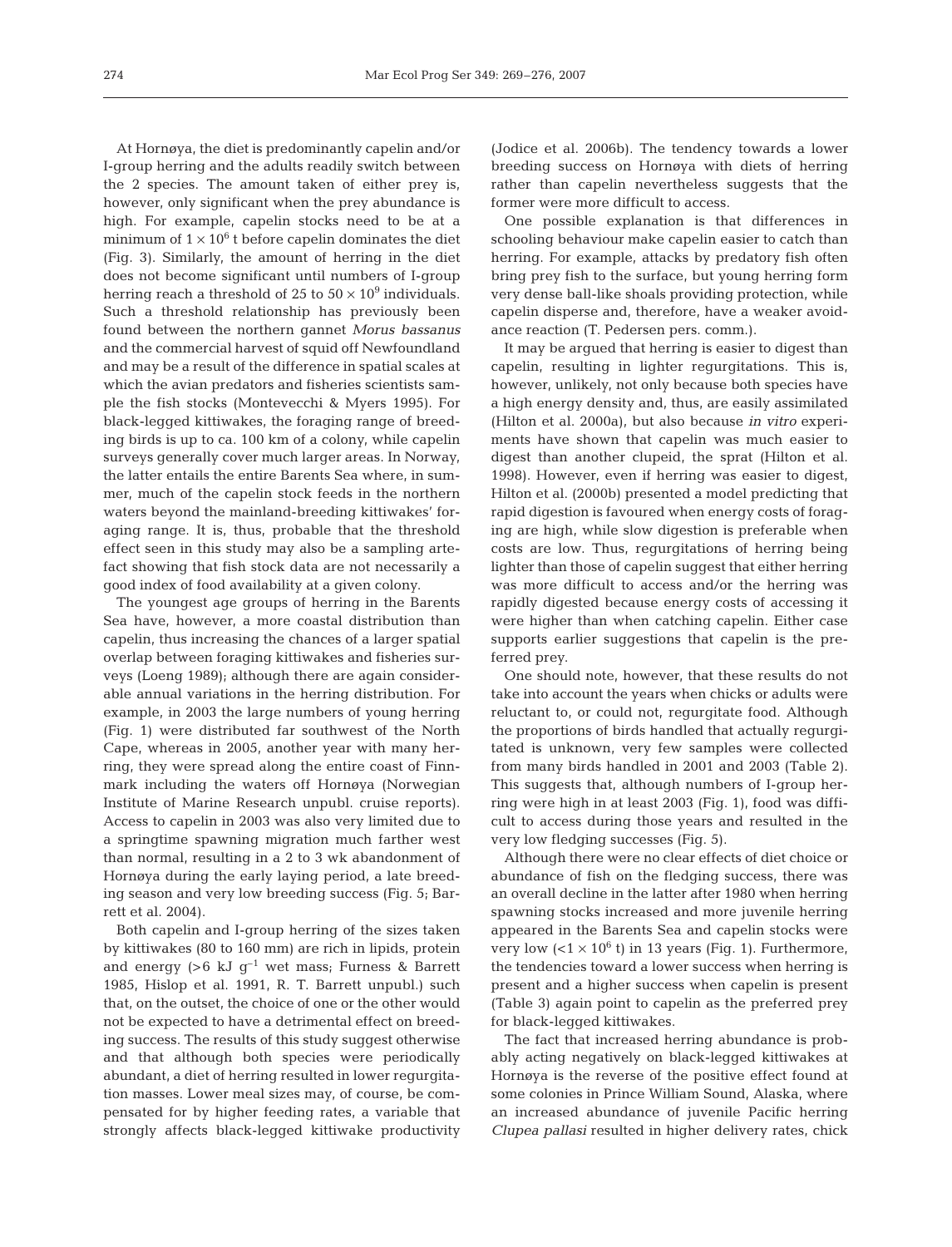growth and breeding success (Suryan & Irons 2001, Jodice et al. 2006a). This was, however, at the expense of female parental effort, which increased with juvenile herring abundance, though probably not at a rate high enough to compromise lifetime reproductive success (Jodice et al. 2006a). The positive effect of increases in juvenile herring in Prince William Sound is in contrast to the negative effect found in this study. This may be because the Prince William Sound herring were in a bay and occurred inshore and near the surface (Ainley et al. 2003) and, thus, were easier to find and catch than those in northern Norway, which are in the deeper open ocean. In addition, at Røst in the Lofoten Islands, northern Norway, the black-legged kittiwake breeding success was high above a certain threshold of 0-group herring (Anker-Nilssen et al. 1997). Other colonies in Prince William Sound had periodical access to both sand eels (e.g. Pacific sand lance *Ammodytes hexapterus*) and capelin and substantial variation in annual rates of productivity were associated with diet composition (Jodice et al. 2006a). When prey were close to the colony, production was high, but when prey was difficult to access breeding failure was common (Jodice et al. 2006b).

In an earlier study at Hornøya, Barrett (2002) found strong, linear correlations between diet choice and capelin and herring abundance for both Atlantic puffins *Fratercula arctica* and common guillemots *Uria aalge*. The fact that the best fit for surface-feeding black-legged kittiwakes was curvilinear (logarithmic) and the smaller, shallower-diving Atlantic puffin showed weaker relationships than the larger, deeperdiving common guillemots supports the hypothesis that such relationships will be weaker among species that have a more restricted foraging capacity. This was corroborated by Anker-Nilssen et al. (1997), who found that the food abundance threshold above which breeding was successful was higher for black-legged kittiwakes than for Atlantic puffins.

Fisheries affect seabird communities in numerous ways, both directly and indirectly (Furness 2003). Earlier studies have shown how the post-1970 abundance of capelin in the Barents Sea, which was a result of the partly fisheries-induced collapse of the Norwegian spring-spawning herring stocks in the late 1960s, favoured seabirds in the region and resulted in high breeding success and increasing numbers (Krasnov & Barrett 1995). It now appears that the present recovery of the herring stocks and the periodically large numbers of young herring in the Barents Sea are having a negative effect, through their predation, on capelin recruitment (Hjermann et al. 2004). In this instance, the effect has permeated up the food chain to negatively affect a top predator, the black-legged kittiwake.

If the present climate warming continues, the capelin stock faces an even more uncertain future in the Barents Sea ecosystem through both a northward shift in distribution into less favourable waters and an increased predation pressure from herring and cod (Hjermann et al. 2004). The consequences of this on the life history of black-legged kittiwakes remain to be seen. The question of a possible long-term cycle in numbers of and breeding success of black-legged kittiwakes as a result of similar cycles found for capelin, herring and cod in the Barents Sea (Yndestad 2003) should also be addressed.

*Acknowledgements.* I am very grateful to T. Boulinier (CNRS, Montpellier, France) and his co-workers for help in collecting the food samples, T. Pedersen (Norwegian College of Fishery Science, University of Tromsø) for information concerning fish swimming behaviour, H. Gjøsæther (Norwegian Institute of Marine Research, Bergen) for access to unpublished cruise reports, and to T. Anker-Nilssen (Norwegian Institute for Nature Research), W. A. Montevecchi (Memorial University, St. John's, Newfoundland and Labrador) and 3 referees for their comments on an earlier draft of the manuscript. The study was financed by Tromsø University Museum, the Norwegian National Monitoring Programme for Seabirds and the Norwegian SEAPOP project (http://seapop.no/).

## LITERATURE CITED

- Ainley DG, Ford RG, Brown ED, Suryan RM, Irons DB (2003) Prey resources, competition, and geographic structure of kittiwake colonies in Prince William Sound. Ecology 84:709–723
- Anker-Nilssen T, Barrett RT, Krasnov JV (1997) Long- and short-term responses of seabirds in the Norwegian and Barents Seas to changes in stocks of prey fish. In: Forage fishes in marine ecosytems. Univ Alaska Sea Grant College Program, Fairbanks, p 683–698
- Barrett RT (2002) Atlantic puffin *Fratercula arctica* and common guillemot *Uria aalge* chick diet and growth as indicators of fish in the Barents Sea. Mar Ecol Prog Ser 230:275–287
- Barrett RT, Furness RW (1990) The prey and diving depths of seabirds on Hornøy, North Norway after a decrease in the Barents Sea capelin stocks. Ornis Scand 21:179–186
- Barrett RT, Krasnov YV (1996) Recent responses to changes in stocks of prey species by seabirds breeding in the southern Barents Sea. ICES J Mar Sci 53:713–722
- Barrett RT, Røv N, Loen J, Montevecchi WA (1990) Diets of shags *Phalacrocorax aristotelis* and cormorants *P. carbo* in Norway and possible implications for gadoid stock recruitment. Mar Ecol Prog Ser 66:205–218
- Barrett RT, Josefsen TD, Polder A (2004) Early spring wreck of Black-legged Kittiwakes *Rissa tridactyla* in North Norway, April 2003. Atl Seabirds 6:33–45
- Barrett RT, Lorentsen SH, Anker-Nilssen T (in press) The status of breeding seabirds in mainland Norway. Atl Seabirds
- Carscadden JE, Montevecchi WA, Davoren GK, Nakashima BS (2002) Trophic relationships between capelin (*Mallotus villosus*) and seabirds in a changing ecosystem. ICES J Mar Sci 59:1027–103
- Furness RW (2003) The impact of fisheries on seabird communities. Sci Mar 67:33–45